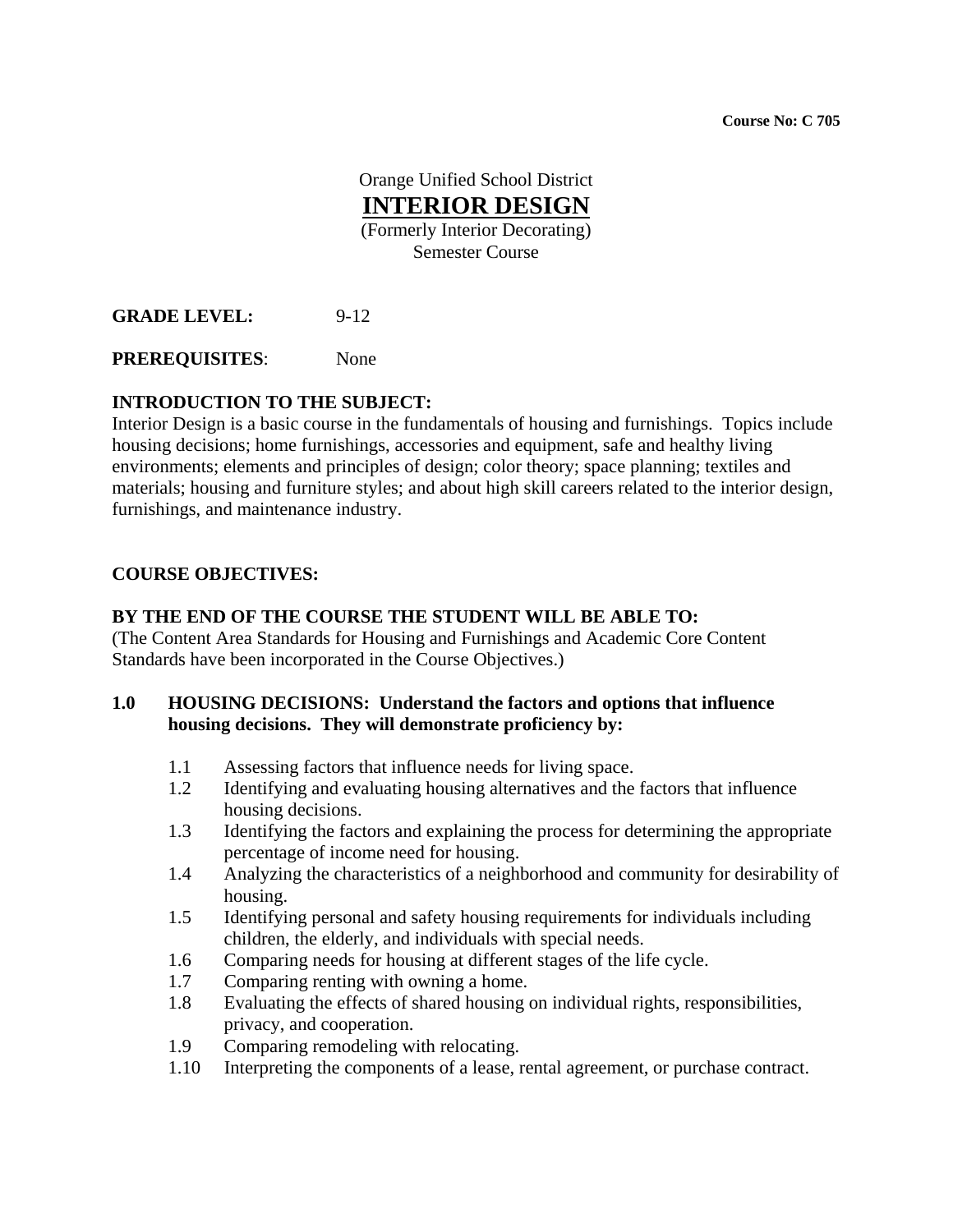- 1.11 Investigating ways to finance a home purchase.
- 1.12 Identifying and describing community agencies that provide services to help individuals and families with housing needs and concerns.
- 1.13 Researching landlord and tenant rights and responsibilities.
- 1.14 Researching public and private resources available to help in planning modifications of living environments for individuals with special needs.

### **2.0 HOME FURNISHINGS, ACCESSORIES, AND EQUIPMENT:**

### **Understand the factors influencing the selection and care of home furnishings, accessories, and equipment. They will demonstrate proficiency by:**

- 2.1 Describing factors that influence selection of home furnishings and equipment.
- 2.2 Assessing basic furnishings and equipment needs for individuals and families.
- 2.3 Identifying factors that determine quality in home furnishings and equipment.
- 2.4 Developing a plan and budget for furnishing a room or a home or both for a specified situation.
- 2.5 Comparing sources and alternatives for purchasing new and used home furnishings and equipment.
- 2.6 Recommending appropriate care, repair, and maintenance of home furnishings and equipment.
- 2.7 Identifying and predicting the impact of new technology on home furnishings and equipment.
- 2.8 Recycling, refinishing, or restoring home furnishings.

### **3.0 SAFE AND HEALTHY LIVING ENVIRONMENTS: Understand the importance of a safe and healthy living environment. They will demonstrate proficiency by:**

- 3.1 Describing reasons for having a safe, clean, and orderly living environment.
- 3.2 Describing and scheduling routine care for interiors.
- 3.3 Describing potential health and safety hazards in the home and practices that can prevent accidents and illnesses.
- 3.4 Developing a plan for handling home emergencies.
- 3.5 Developing a plan that includes cleaning techniques that save time and energy.
- 3.6 Comparing the costs, energy, times, skills, and tools needed to perform home maintenance and improvement tasks.
- 3.7 Describing ways in which special devices, equipment, and strategies can be used to make the home environment safer and more comfortable for individuals with special needs.
- 3.8 Analyzing floor plans and elevations for safety, organization, and maintenance.

### **4.0 ELEMENTS AND PRINCIPLES OF DESIGN: Understand how the elements and principles of design are used to create an aesthetically pleasing living environment. They will demonstrate proficiency by:**

4.1 Applying the elements and principles of design to evaluate the aesthetics of a living environment.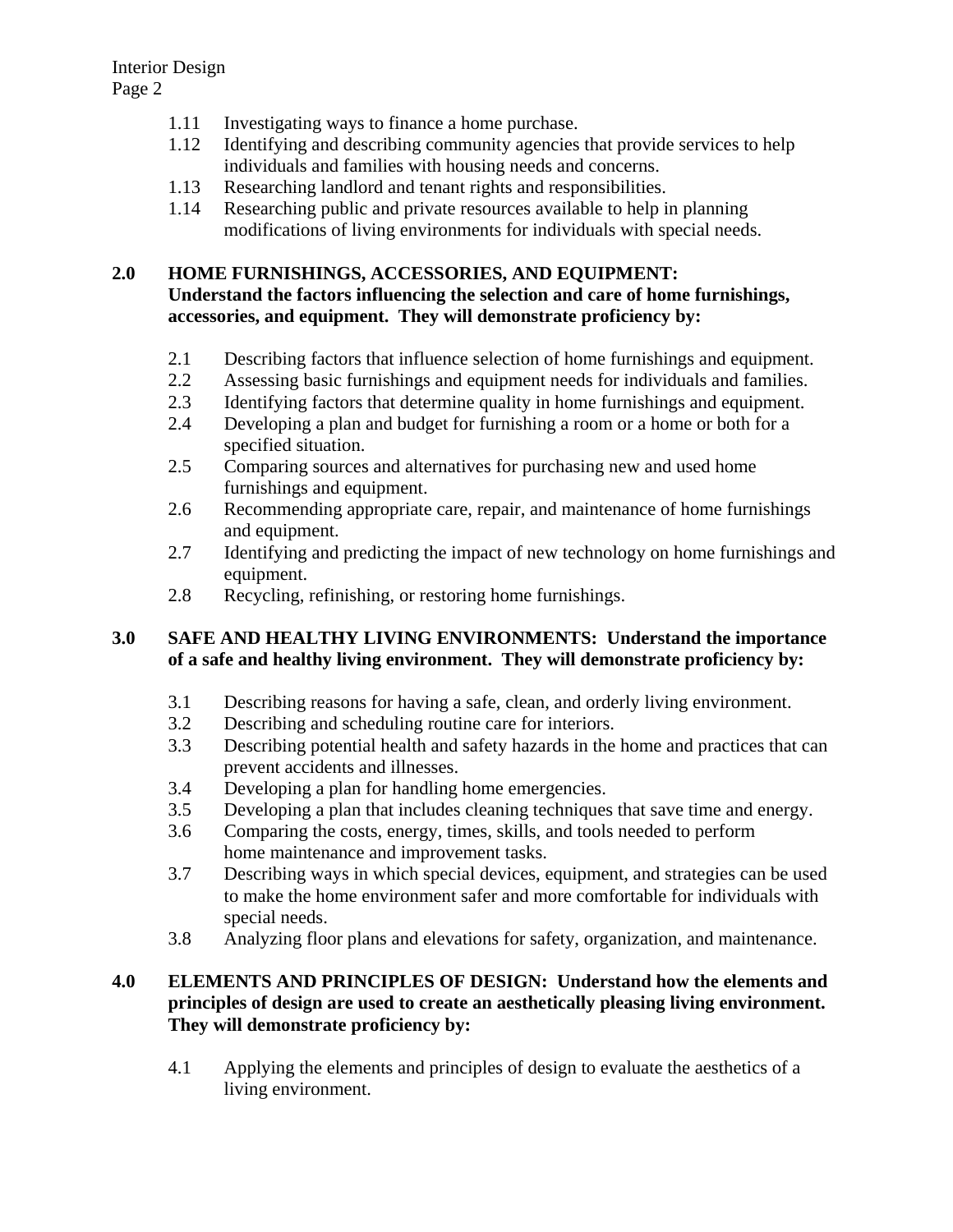4.2 Using the elements and principles of design to select home furnishings and equipment.

### **5.0 COLOR THEORY: Understand the theory and use of color in living environments. They will demonstrate proficiency by:**

- 5.1 Identifying color terminology and color schemes.
- 5.2 Using a color wheel to identify examples of various color schemes.
- 5.3 Analyzing the use of color for psychological effect.
- 5.4 Applying and evaluating color schemes to achieve an aesthetically pleasing living environment.
- 5.5 Explaining the science of color perception.
- 5.6 Using tints and shades to create a desired effect in a living environment.

### **6.0 SPACE PLANNING: Understand principles and factors that influence space planning. They will demonstrate content proficiency by:**

- 6.1 Defining and applying traffic patterns in designing space for living, work, and storage.
- 6.2 Evaluating living space to meet the needs of an individual or a family.
- 6.3 Designing a plan for remodeling or redecorating a room to meet the needs of an individual or a family.
- 6.4 Describing factors to consider in planning areas for living, storage, or work.
- 6.5 Designing and planning living space to meet individual, family, and group needs throughout the life cycle.
- 6.6 Evaluating a living environment to meet the requirements of individuals with special needs.
- 6.7 Exploring the uses of technology in space planning; for example computerassisted drafting programs.
- 6.8 Suggesting ways to incorporate outdoor space into the living environment.

#### **7.0 TEXTILES AND MATERIALS IN LIVING ENVIRONMENTS: Understand the characteristics and maintenance of textiles and materials used in living environments. They will demonstrate proficiency by**:

- 7.1 Identifying textiles and materials commonly used in living environments.
- 7.2 Describing the characteristics of textiles and materials used in living environments.
- 7.3 Identifying and selecting textiles and materials appropriate for use in living environments.
- 7.4 Identifying and describing common floor, counter, and wall coverings.
- 7.5 Explaining proper procedures for maintaining textiles and materials used in living environments.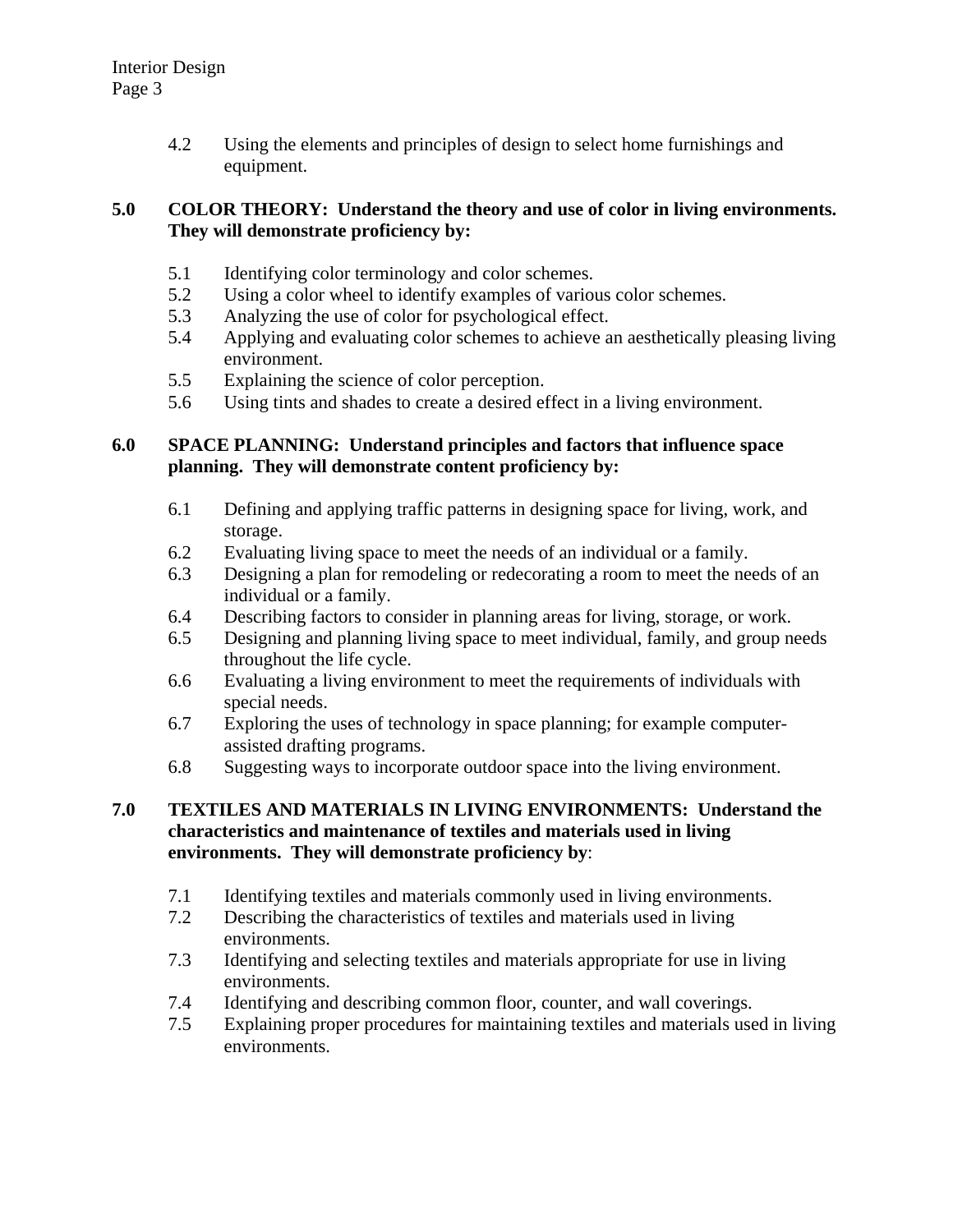7.6 Describing the influences of science and technology on textiles, materials, and finishes used in living environments.

#### **8.0 HOUSING AND FURNITURE STYLES: Understand the relationships between historical styles and design trends in housing and furniture. They will demonstrate proficiency by:**

- 8.1 Identifying factors that influence trends and cycles in housing and furniture.
- 8.2 Identifying recognized architectural styles and determining cultural influences.
- 8.3 Identifying major periods of furniture styles and determining cultural influences.
- 8.4 Identifying housing and furniture styles that have evolved as the result of technology.

### **9.0 CAREERS RELATED TO INTERIOR DESIGN, FURNISHINGS, AND MAINTENANCE: Understand careers related to interior design, furnishings and maintenance. They will demonstrate content proficiency by:**

- 9.1 Identifying characteristics of effective interior design, furnishings and maintenance professionals.
- 9.2 Comparing personal interest, aptitudes, and abilities with those required in interior design, furnishings, and maintenance careers.
- 9.3 Evaluating career options related to interior design, furnishings, and maintenance, including labor market projections, educational requirements, job responsibilities, salary, benefits, employer expectations, and working environment.
- 9.4 Developing a career plan in interior design, furnishings, and maintenance that reflect upward career mobility and opportunities for entrepreneurship.

# **COURSE OVERVIEW AND APPROXIMATE UNIT TIME ALLOTMENTS:**

- **WEEKS** I. Housing Decisions
	- A. Factors that influence housing needs
		- 1. Stages of life cycle
		- 2. Personal and safety requirements
			- a. Children
			- b. Elderly
			- c. Individuals with special needs
	- B. Characteristics of housing desirability
		- 1. Neighborhood
		- 2. Community
	- C. Comparison of housing options
		- 1. Renting vs. Owning a home
		- 2. Shared housing
			- a. Individual rights
			- b. Responsibilities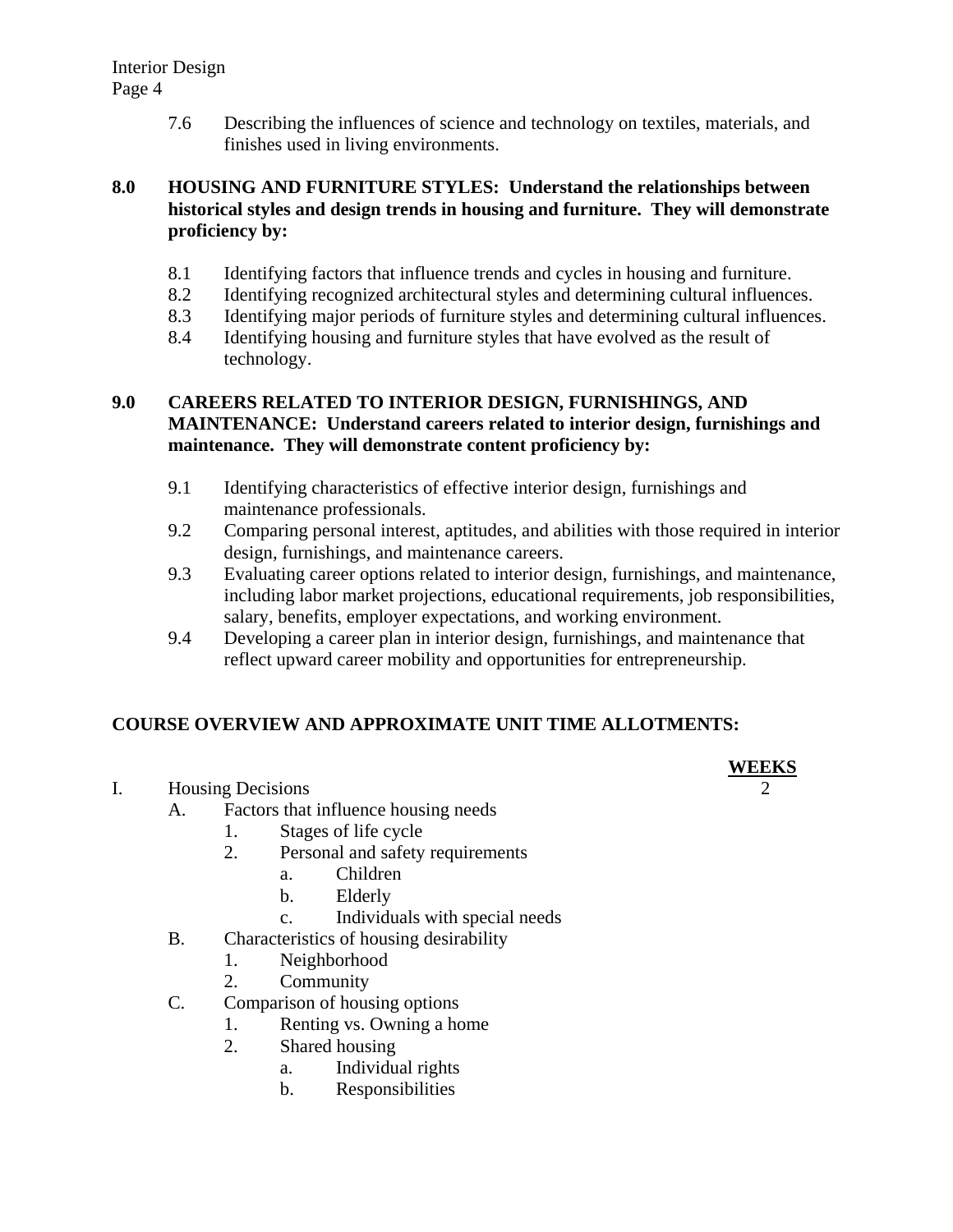### **WEEKS**

- c. Privacy
- d. Cooperation
- 3. Remodeling vs. Relocating
- D. Housing responsibilities and resources
	- 1. Leases and rental agreements
		- a. Tenant rights and responsibilities
		- b. Landlord rights and responsibilities
	- 2. Purchasing a home
		- a. Purchase contracts
		- b. Ways to finance a home
	- 3. Community agencies for housing needs and concerns
	- 4. Modifying housing for individuals with special needs
		- a. Public resources
		- b. Private resources

#### II. Home Furnishings, Accessories, and Equipment 2

- A. Factors that influence selection
	- 1. Needs for individuals and families
	- 2. Quality of furnishings and equipment
	- 3. Purchasing plan and budget
- B. New and used home furnishings and equipment
	- 1. Sources
	- 2. Recycling
	- 3. Refinishing or restoring
	- 4. Appropriate care, repair, and maintenance
- C. Impact of technology
- III. Safe and Healthy Living Environments 1
	- A. Clean and orderly living environments
		- 1. Reasons for a clean and orderly environment
		- 2. Scheduling routine care
		- 3. Time and energy saving cleaning techniques
	- B. Safety, organization and maintenance
		- 1. Maintenance and improvement tasks
			- a. Costs
			- b. Time, energy, and skills
			- c. Tools
		- 2. Floor Plans
	- C. Accommodating individuals with special needs
		- 1. Special devices
		- 2. Special equipment
		- 3. Strategies for safety and comfort
- IV. Elements and principles of design 1
	- A. Evaluating the aesthetics of a living environment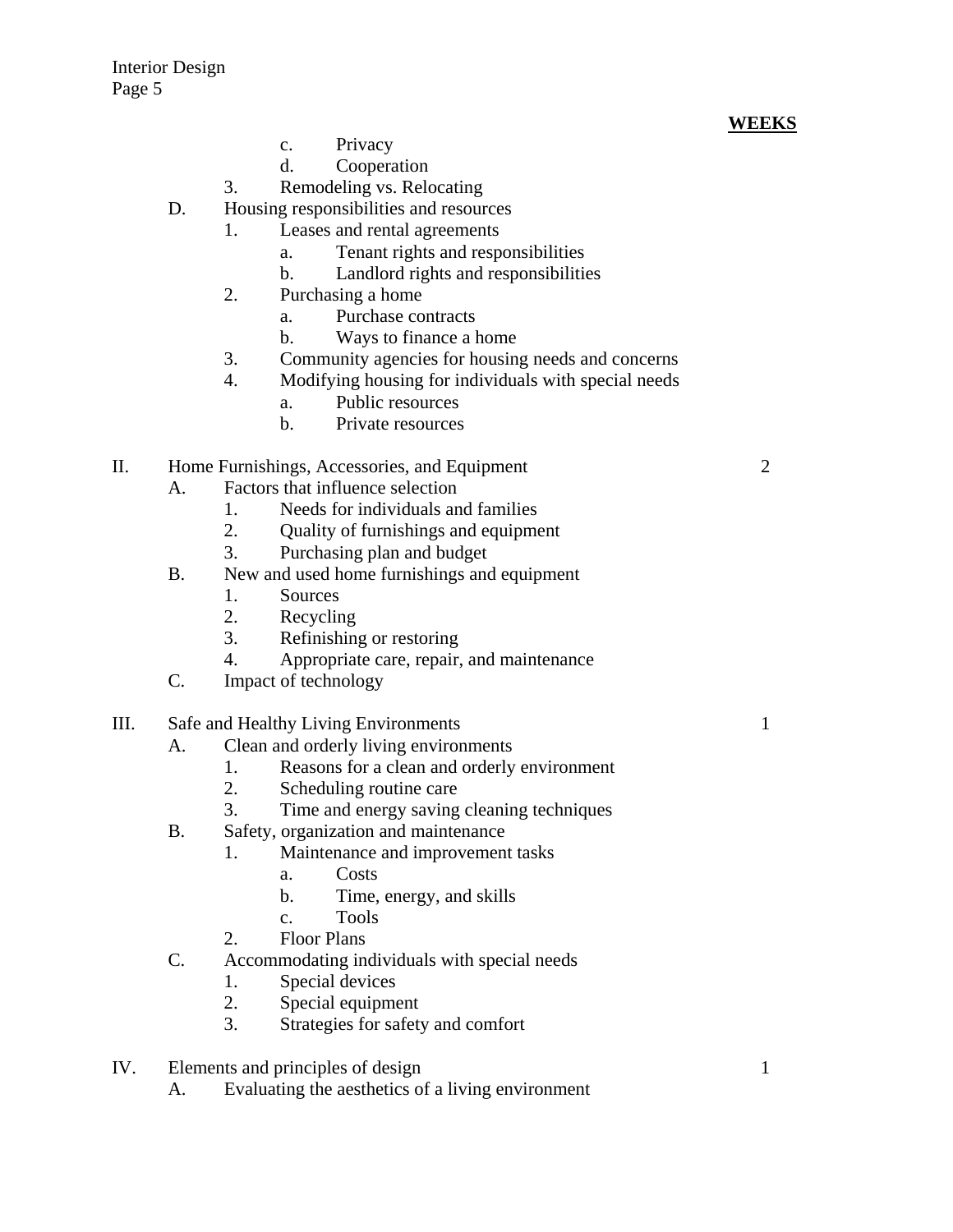|       |                                                                  |                                                                   | <b>WEEKS</b> |
|-------|------------------------------------------------------------------|-------------------------------------------------------------------|--------------|
|       | <b>B.</b>                                                        | Selecting home furnishings and equipment                          |              |
| V.    | <b>Color Theory</b>                                              |                                                                   | 3            |
|       | A.                                                               | Color terminology and color schemes                               |              |
|       | <b>B.</b>                                                        | The science of color perception                                   |              |
|       |                                                                  | Moods and feelings<br>1.                                          |              |
|       |                                                                  | 2.<br>Size perceptions                                            |              |
|       | $\mathcal{C}$ .                                                  | Creating affects with color                                       |              |
|       |                                                                  | Use of tints<br>1.                                                |              |
|       |                                                                  | 2.<br>Use of shades                                               |              |
| VI.   | <b>Space Planning</b>                                            |                                                                   | 2            |
|       | A.                                                               | Principles and factors influencing space planning                 |              |
|       |                                                                  | Needs of individuals and families throughout the life cycle<br>1. |              |
|       |                                                                  | Living<br>a.                                                      |              |
|       |                                                                  | Storage<br>$\mathbf b$ .                                          |              |
|       |                                                                  | Work<br>$\mathbf{c}$ .                                            |              |
|       |                                                                  | Requirements of individuals with special needs<br>2.              |              |
|       | <b>B.</b>                                                        | Terminology for space planning                                    |              |
|       | C.                                                               | Incorporation of outdoor living space                             |              |
|       |                                                                  |                                                                   |              |
| VII.  | <b>Textiles and Materials in Living Environments</b>             |                                                                   | 2            |
|       | A.                                                               | Textiles and materials                                            |              |
|       |                                                                  | Floors, counters, and wall coverings<br>1.                        |              |
|       |                                                                  | 2.<br>Selection and appropriate use                               |              |
|       |                                                                  | 3.<br>Maintenance                                                 |              |
|       | <b>B.</b>                                                        | Influence of science and technology                               |              |
|       |                                                                  | 1.<br><b>Textiles</b>                                             |              |
|       |                                                                  | 2.<br>Materials                                                   |              |
|       |                                                                  | 3.<br>Finishes                                                    |              |
| VIII. | Housing and Furnishing Styles                                    |                                                                   | 3            |
|       | A.                                                               | Architecture                                                      |              |
|       |                                                                  | <b>Styles</b><br>1.                                               |              |
|       |                                                                  | 2.<br><b>Cultural influences</b>                                  |              |
|       |                                                                  | 3.<br>Technological influences                                    |              |
|       | <b>B.</b>                                                        | Furniture                                                         |              |
|       |                                                                  | 1.<br><b>Styles</b>                                               |              |
|       |                                                                  | 2.<br><b>Cultural influences</b>                                  |              |
|       |                                                                  | 3.<br>Technological influences                                    |              |
| IX.   | Careers Related to Interior Design, Furnishings, and Maintenance |                                                                   | 2            |
|       | A.                                                               | Characteristics of effective interior design, furnishings,        |              |
|       |                                                                  | and maintenance professionals                                     |              |
|       |                                                                  |                                                                   |              |

B. Comparison of personal characteristics with career requirements